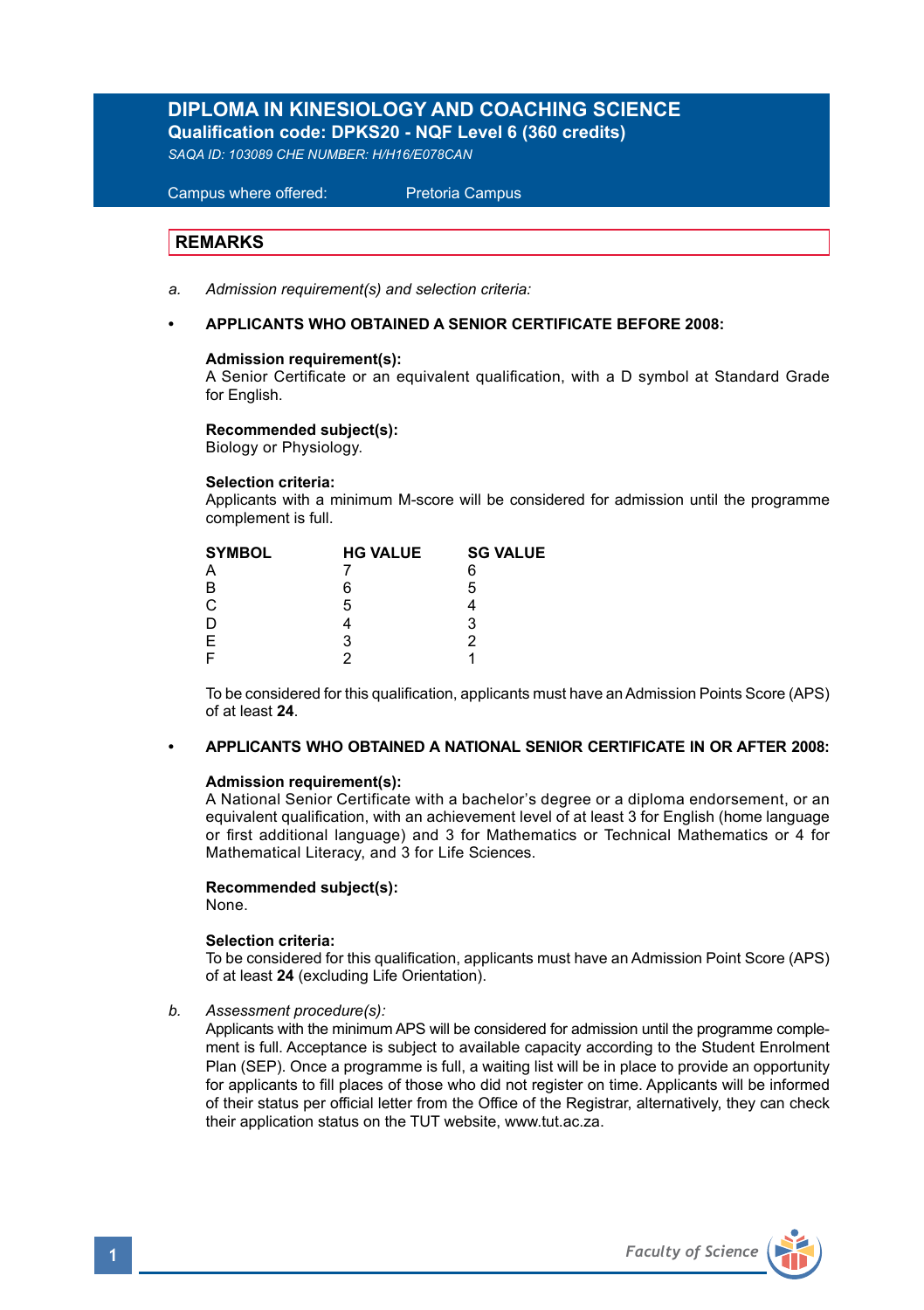- *c. Recognition of Prior Learning (RPL), equivalence and status:* See Chapter 30 of Students' Rules and Regulations.
- *d. Intake for the qualification:* January only.
- *e. Presentation:* Day classes.
- *f. Minimum duration:* Three years.
- *g. Exclusion and readmission:* See Chapter 2 of Students' Rules and Regulations.

# **CURRICULUM**

# **FIRST YEAR**

| <b>CODE</b>          | <b>MODULE</b>                                  | <b>NOF-L</b> | <b>CREDIT</b> | <b>PREREQUISITE MODULE(S)</b> |
|----------------------|------------------------------------------------|--------------|---------------|-------------------------------|
| CAP105X              | Communication for Academic<br>Purposes         | (5)          | (10)          |                               |
| CPL115X              | Computer Literacy (second-<br>semester module) | (5)          | (10)          |                               |
| <b>FSP105D</b>       | Foundations of Sport Coaching<br>Sciences I    | (5)          | (20)          |                               |
| <b>HAN105D</b>       | Human Anatomy I                                | (5)          | (12)          |                               |
| <b>HPH105D</b>       | Human Physiology I                             | (5)          | (12)          |                               |
| <b>INL125D</b>       | Information Literacy<br>(block module)         | (5)          | (2)           |                               |
| LFS125X              | Life Skills (block module)                     | (5)          | (2)           |                               |
| SPL <sub>105</sub> D | Sport Practical I                              | (5)          | (20)          |                               |
| SPS105D              | Sport Studies I                                | (5)          | (12)          |                               |
| SSC <sub>105</sub> D | Sport Science I                                | (5)          | (20)          |                               |
|                      | TOTAL CREDITS FOR THE FIRST YEAR:              |              | 120           |                               |

### **SECOND YEAR**

| <b>CODE</b>          | <b>MODULE</b>                                                        | <b>NQF-L</b> | <b>CREDIT</b> | <b>PREREQUISITE MODULE(S)</b>               |
|----------------------|----------------------------------------------------------------------|--------------|---------------|---------------------------------------------|
| <b>BMH205D</b>       | <b>Biomechanics I</b>                                                | (5)          | (18)          | Human Anatomy I<br>Human Physiology I       |
| COC206D              | Coaching Science II                                                  | (6)          | (18)          | Foundations of Sport Coaching<br>Sciences I |
| EXE206D              | Exercise Anatomy and<br>Physiology I                                 | (6)          | (18)          | Human Anatomy I<br>Human Physiology I       |
| MLH216D              | Motor Learning and Human<br>Development I (first-semester<br>module) | (6)          | (6)           |                                             |
| <b>PSS205D</b>       | Psycho-Social Sciences I                                             | (5)          | (12)          |                                             |
| SPL206D              | Sport Practical II                                                   | (6)          | (24)          | Sport Practical I                           |
| SPS216D              | Sport Studies II (second-<br>semester module)                        | (6)          | (6)           | Sport Studies I                             |
| SSC <sub>206</sub> D | Sport Science II                                                     | (6)          | (18)          | Sport Science I                             |
|                      | TOTAL CREDITS FOR THE SECOND YEAR:                                   |              | 120           |                                             |

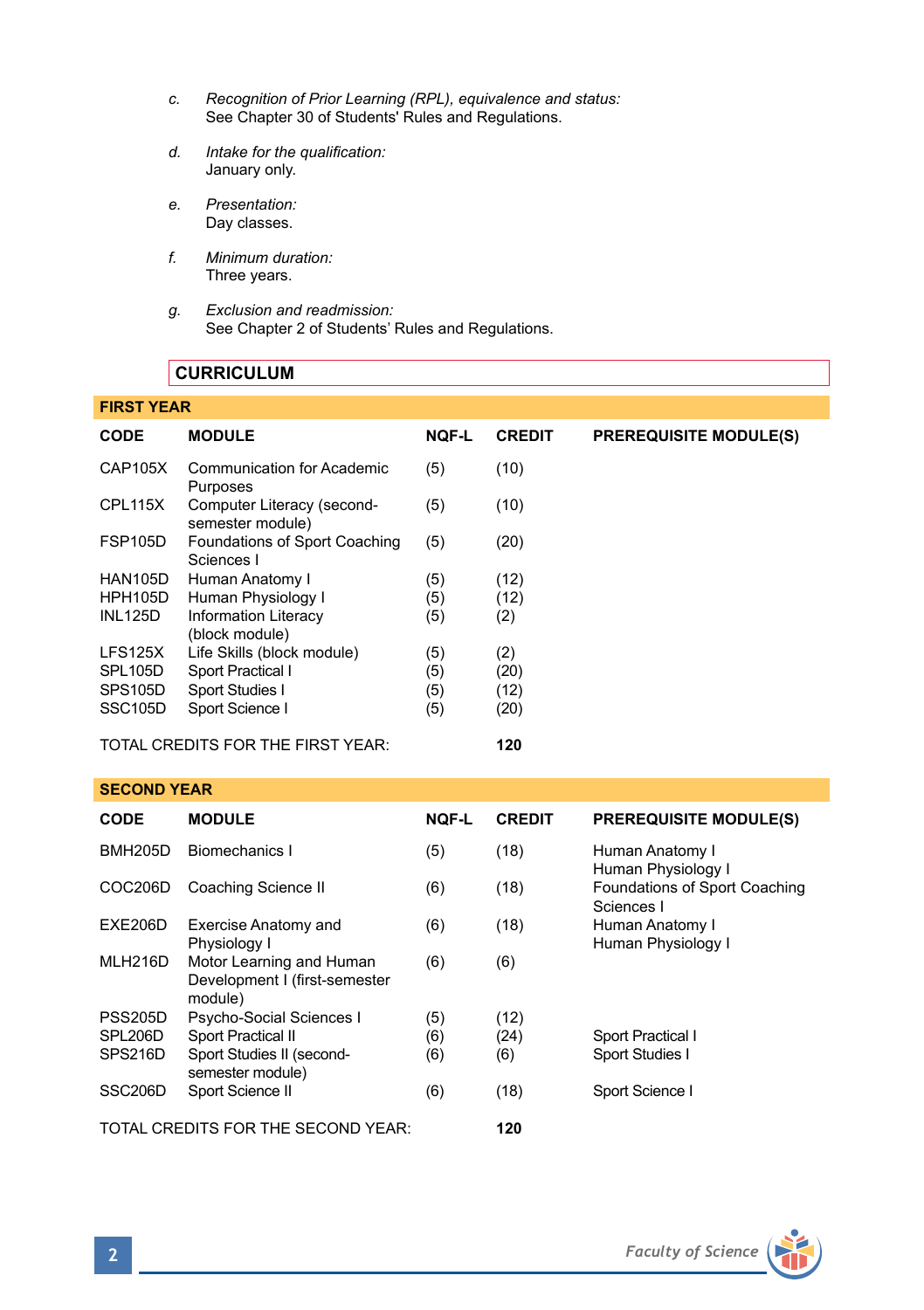| <b>C</b>                                                                                                            | participants. Students will also be able to analyse the mechanical effectiveness and efficiency of sport and<br>exercise performance in order to promote specific performance improvements as well as an increase in the |
|---------------------------------------------------------------------------------------------------------------------|--------------------------------------------------------------------------------------------------------------------------------------------------------------------------------------------------------------------------|
|                                                                                                                     |                                                                                                                                                                                                                          |
| <b>COACHING SCIENCE II (COC206D)</b><br>(Module custodian: Department of Sport, Rehabilitation and Dental Sciences) | <b>1 X 3-HOUR PAPER</b>                                                                                                                                                                                                  |
| To prepare the student to function successfully in an interdisciplinary environment in order to improve ath-        |                                                                                                                                                                                                                          |

To prepare the student within the field of Biomechanics related to physical activity and exercise. The student will be able to apply knowledge about anatomy and biomechanics to the evaluation of the strengths and weaknesses of the performance of sport and exercises techniques. In addition, the student will be well positioned to extend his/her learning and practice to other areas where sport science is applied to the improvement of the mechanics of performance and to modify physical activity according to the aims and needs of the participants. Students will also be able to analyse the mechanical effectiveness and efficiency of sport and exercise performance in order to promote specific performance improvements as well as an increase in the physical safety of performance in

# **MODULE INFORMATION (OVERVIEW OF SYLLABUS)**

**CODE MODULE NQF-L CREDIT PREREQUISITE MODULE(S)**

Exercise Anatomy and (6) (18) Exercise Anatomy and

Sport and Exercise Psychology | (6) (18) Psycho-Social Sciences |

COC306D Coaching Science III (6) (20) Coaching Science II<br>
EXE306D Exercise Anatomy and (6) (18) Exercise Anatomy a

SPL306D Sport Practical III (6) (26) Sport Practical II<br>SSC306D Sport Science III (6) (20) Sport Science II

Sport Science III (6) (20)

Physiology II Physiology I<br>
Nutrition I (5) (12)

The syllabus content is subject to change to accommodate industry changes. Please note that a more detailed syllabus is available at the Department or in the study guide that is applicable to a particular module. At time of publication, the syllabus content was defined as follows:

# **A**

**THIRD YEAR** 

# **ADAPTIVE PHYSICAL ACTIVITY I (APV315D) 1 X 3-HOUR PAPER**

APV315D Adaptive Physical Activity | (5) (6) (first-semester module)

NUT305D Nutrition I<br>SEP306D Sport and Exercise Psychology | (6) (18)

TOTAL CREDITS FOR THE THIRD YEAR: **120** TOTAL CREDITS FOR THE QUALIFICATION: **360**

*(Module custodian: Department of Sport, Rehabilitation and Dental Sciences)* A module that equips students with knowledge, skills and values to safely promote health, physical activity, participation and sport performance for people with disability. The purpose of this module is to offer students the needed theoretical knowledge, practical experience and relevant designation to render services in adapted physical activity. (Total tuition time: not available)

# **B**

# **BIOMECHANICS I (BMH205D) 1 X 3-HOUR PAPER**

# *(Module custodian: Department of Sport, Rehabilitation and Dental Sciences)*

# **C**

# *(Module custodian: Department of Sport, Rehabilitation and Dental Sciences)*

To prepare the student to function successfully in an interdisciplinary environment in order to improve athletes' and sports teams' performances using the latest techniques and research. The student will be able to apply his/her knowledge of the theory and practice of physical education, sport and coaching science across education, leisure and community sectors to improve athletic performance. (Total tuition time: not available)

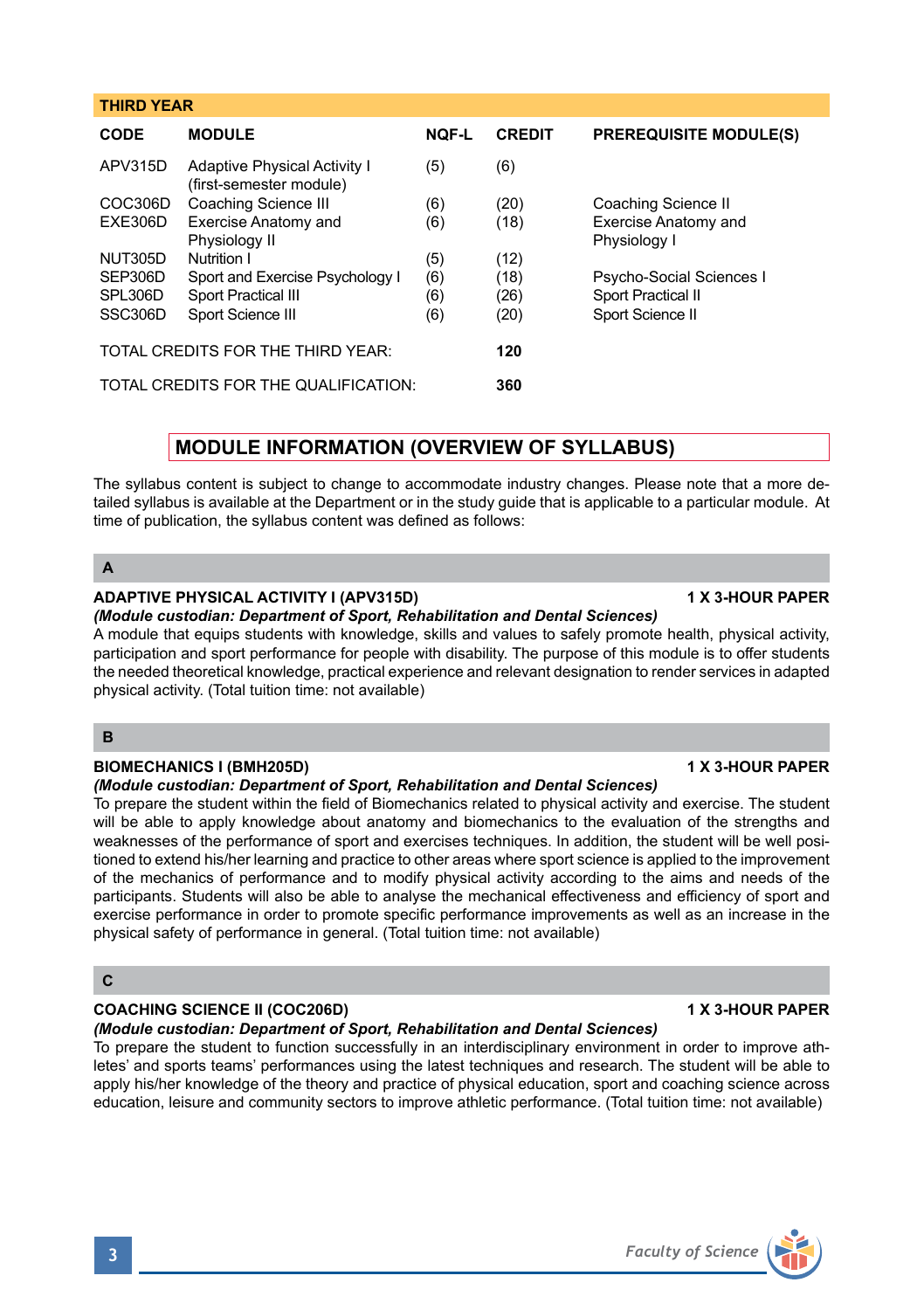# **COACHING SCIENCE III (COC306D) 1 X 3-HOUR PAPER**

## *(Module custodian: Department of Sport, Rehabilitation and Dental Sciences)*

To prepare the student to facilitate learning and coaching within both the recreation and competitive sport contexts by understanding the unique physical characteristics as well as demands of athletes. The student will be able to apply his/her knowledge of the skills performers to optimise their sporting abilities and assist them in meeting their highest potential. (Total tuition time: not available)

# **COMMUNICATION FOR ACADEMIC PURPOSES (CAP105X) 1 X 3-HOUR PAPER**

# *(Module custodian: Department of Applied Languages)*

A workable knowledge of English is an essential skill for any graduate who is required to conduct themselves successfully in a professional working environment. This module will equip students with the competencies required to compose a selection of written texts related to communicating both internally and externally within a professional environment. In addition, the module includes strategies that are essential for the effective communication in various situations, including small groups to avoid unproductive conflict, a multicultural context, etc. (Total tuition time: not available)

# **COMPUTER LITERACY (CPL115X)** COMPUTER LITERACY (CPL115X)

# *(Module custodian: End User Computing Unit)*

Introduction of information literacy. Development of a search strategy and application of a search string to search engines and academic databases. Evaluation of information sources. Ethical and legal use of information. (Total tuition time: not available)

# **E**

### **EXERCISE ANATOMY AND PHYSIOLOGY I (EXE206D) 1 X 3-HOUR PAPER** *(Module custodian: Department of Sport, Rehabilitation and Dental Sciences)*

A module aimed at introducing a student to the scientific basis of exercise physiology to prevent or control mind-body diseases, promote health and well-being, and enhance athlete performance. In addition, the text enables him/her to understand physiology and athletic performance, by examining exercise metabolism, fuel utilisation, and cardiovascular functions. Specific physiologic calculations are presented to teach the student how to monitor exercise intensity, as well as to improve the safety and credibility of client-specific test protocols, health and fitness training programmes, and athletic competitions. He/she will learn about current research and research practices in muscle and exercise as well as the necessary physiologic, electrocardiographic, and anatomic concepts pertinent to prepare for Exercise Anatomy and Physiology II. (Total tuition time: not available)

# **EXERCISE ANATOMY AND PHYSIOLOGY II (EXE306D) 1 X 3-HOUR PAPER**

# *(Module custodian: Department of Sport, Rehabilitation and Dental Sciences)*

This module enables students to apply their knowledge to demonstrate an understanding of the acute and chronic physiological responses to exercise, as well as the physiological basis of exercise performance. It examines the metabolic supply of energy to exercising muscle; the acute responses of the cardiovascular, respiratory, thermoregulatory, neural, endocrine and muscular systems to exercise; and the chronic physiological responses to exercise training. In addition, it focuses on exercise related age and sex consideration and cardiovascular disease, obesity and diabetes in relation to physical activity. (Total tuition time: not available)

# **F**

# **FOUNDATIONS OF SPORT COACHING SCIENCE I (FSP105D) 1 X 3-HOUR PAPER** *(Module custodian: Department of Sport, Rehabilitation and Dental Sciences)*

A learning module, which will provide the student with a theoretical underpinning knowledge in the field of sport coaching and skill acquisitions. It also offers an introduction to the principles of training, basic coaching methods, safety in sport training and competition, communication skills in coaching, sociology and history of sport coaching, and the South African Coaching Framework. (Total tuition time: not available)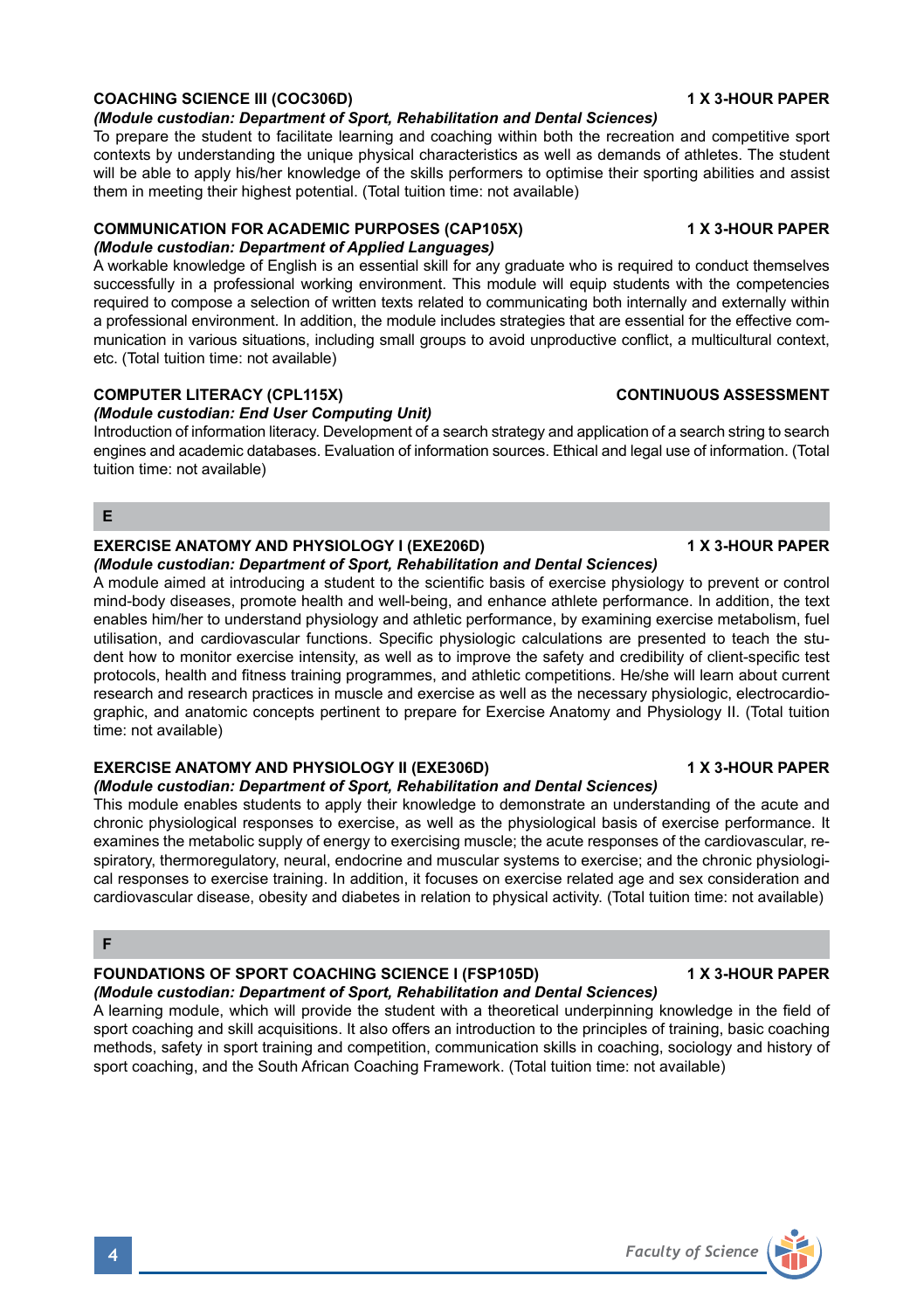# **HUMAN ANATOMY I (HAN105D) 1 X 3-HOUR PAPER**

### *(Module custodian: Department of Biomedical Sciences)*

To equip students with informed understanding of the core areas of the human anatomy system. The student will be able to understand the key terms, concepts, facts, and general principles of human anatomy and be able to apply his/her knowledge of cellular components, tissue and organ systems to and overall perspective of a healthy human necessary in the career focused medical related community. Upon completion of the module, the student will be able to understand important cellular concepts, identify all bones, muscles, nerves and have a sound basis of each organ system. Students will also have mastered limited practical skills in selected human body structures and location. (Total tuition time: not available)

# **HUMAN PHYSIOLOGY I (HPH105D) 1 X 3-HOUR PAPER**

### *(Module custodian: Department of Biomedical Sciences)*

Informed understanding of the core areas of human physiology. The student will be able to understand key physiology terms, concepts, medical related facts, and the general principles of the organisation of the human body, principles of support and movement, control systems of the human body such as the skeletal-, cardiac-, endocrine-, and nervous system, maintenance of the human body, and continuity in theoretical and limited practical contexts contributing to the body of knowledge necessary in the career focused medical community. Upon completion, the student will be able to identify, explain and apply concepts and processes related to physiology, their control and regulation such as homeostasis, nutrition, movement and reproduction and distinguish between mechanical, biochemical and physical functions in a living system and how each system integrates with other systems in the human body. He/she will also have basic practical skills in selected human body structures, functions and their roles. (Total tuition time: not available)

### **I**

# **INFORMATION LITERACY (INL125D)** *CONTINUOUS ASSESSMENT*

*(Module custodian: Directorate of Library and Information Services)* Introduction of information literacy. Development of a search strategy and application of a search string to search engines and academic databases. Evaluation of information sources. Ethical and legal use of information. (Total tuition time: not available)

# **L**

# **LIFE SKILLS (LFS125X) CONTINUOUS ASSESSMENT**

# *(Module custodian: Directorate of Student Development and Support)*

Academic, personal and socio-emotional skills development for students in higher education. Personal and social dimensions address: effective planning and self-management (goal setting and time management); Adjusting to university life (student life, diversity and change); Intra- and interpersonal skills development (conflict management, self-esteem, relationship management); Effective living (healthy living, HIV education, substance abuse); Academic dimension addresses: academic skills for university (e.g. critical thinking, creativity, managing assignments and assessments). (Total tuition time: not available)

# **M**

# **MOTOR LEARNING AND HUMAN DEVELOPMENT I (MLH216D) 1 X 3-HOUR PAPER**

# *(Module custodian: Department of Sport, Rehabilitation and Dental Sciences)*

To provide the student with a fundamental understanding of how motor development affects motor learning. A student will be introduced to the individual functional and structural constraints present in childhood and adolescence in addition to the motor skills developed during childhood. The purpose of this module is to enable him/her to prepare, develop and implement developmentally appropriate movement programmes. (Total tuition time: not available)

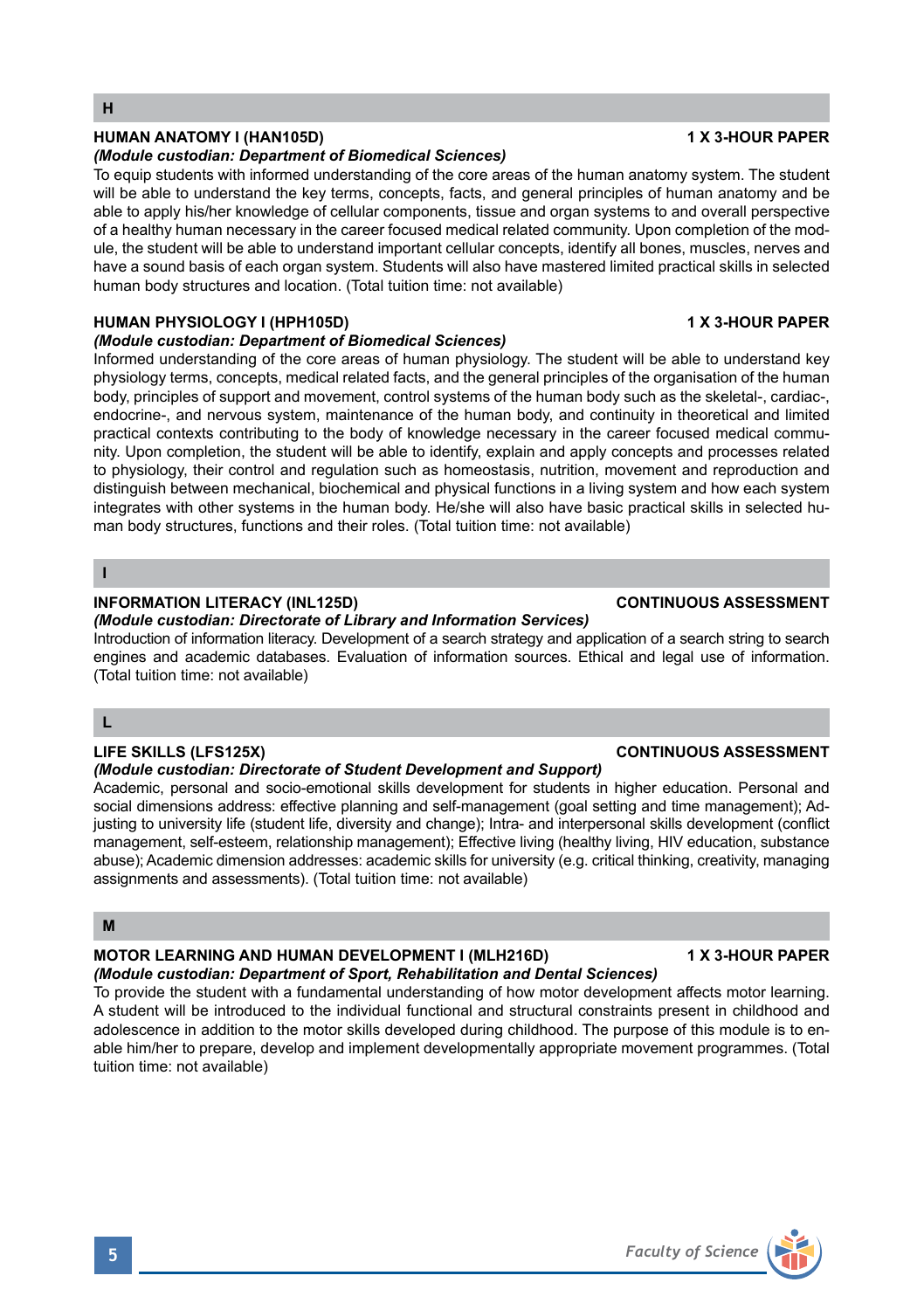# **NUTRITION I (NUT305D) 1 X 3-HOUR PAPER**

### *(Module custodian: Department of Hospitality Management)*

An introduction of the core nutrients to students that is recommended to maintain good health, to ensure the application of appropriate nutritional knowledge in the design of training programmes and the provision of advice on nutrition, health and exercise. (Total tuition time: not available)

# **P**

# **PSYCHO-SOCIAL SCIENCES I (PSS205D) 1 X 3-HOUR PAPER**

# *(Module custodian: Adelaide Tambo School of Nursing Science)*

To prepare the student to apply knowledge, skills and attitudes in psychology to effectively, and professionally interact with individuals, families and communities, throughout their life span, in a variety of work, therapeutic and health care settings. A student will be able to apply his/her knowledge of the bio-psychological basis for human behaviour, human development, personality, language and through, learning and memory, intelligence, motivation and emotion, social behaviour, stress, coping and health, professional and therapeutic relationships to personal and professional relationship. Upon completion of the module, the student will be able to understand and apply the psychological perspectives to the in the field of kinesiology and coaching science. (Total tuition time: not available)

# **S**

# **SPORT AND EXERCISE PSYCHOLOGY I (SEP306D) 1 X 3-HOUR PAPER**

# *(Module custodian: Department of Sport, Rehabilitation and Dental Sciences)*

To prepare the student to independently design basic outcome-specific psychological skill training interventions and provide advisory service on psychological aspects affecting sport participation and performance. The student will be able to apply/import his/her knowledge of general psychological theories and research related to sport and exercise behaviour to individual and team sport participants at recreation, competitive, novice, and/or professional level. (Total tuition time: not available)

# **SPORT PRACTICAL I (SPL105D) CONTINUOUS ASSESSMENT**

# **SPORT PRACTICAL II (SPL206D)**

# *(Module custodian: Department of Sport, Rehabilitation and Dental Sciences)*

A practical learning module which equips a student with knowledge, skills and values to safely promote physical activity, participation and performance in four nationally-recognised sporting codes. The purpose of this module is to offer a student the needed theoretical knowledge, practical experience and relevant designation to render services as an Apprentice Coach and/or Coach Assistant. (Total tuition time: not available)

# **SPORT PRACTICAL III (SPL306D) CONTINUOUS ASSESSMENT**

# *(Module custodian: Department of Sport, Rehabilitation and Dental Sciences)*

A practical learning module which equips a student with knowledge, skills and values to safely promote physical activity, participation and performance in four nationally-recognised sporting codes. The purpose of this module is to offer students the needed theoretical knowledge, practical experience and relevant designation to render services as a coach. (Total tuition time: not available)

# **SPORT SCIENCE I (SSC105D) 1 X 3-HOUR PAPER**

### *(Module custodian: Department of Sport, Rehabilitation and Dental Sciences)*

To provide the student with insight into the basic concepts of health, wellness and fitness. A wide range of topics pertaining to motor- and health-related fitness components, and an introduction to a number of basic exercises which will form the basis for Sport Science II and III. (Total tuition time: not available)

# **SPORT SCIENCE II (SSC206D) 1 X 3-HOUR PAPER**

# *(Module custodian: Department of Sport, Rehabilitation and Dental Sciences)*

A module which combines the concepts central to periodisation and training theory with contemporary advances in sport science, physiology, and coaching. This will provide the students with a better understanding of the principles, objectives, and components of a successful long-term training programme and how to plan the right programme to achieve optimal athlete performance goals. The module will also provide a sound understanding of proven strategies for optimal peaking and specifics on training for better motor ability, working capacity skill effectiveness, and psychological adaptability. (Total tuition time: not available)

# **6** *Faculty of Science*